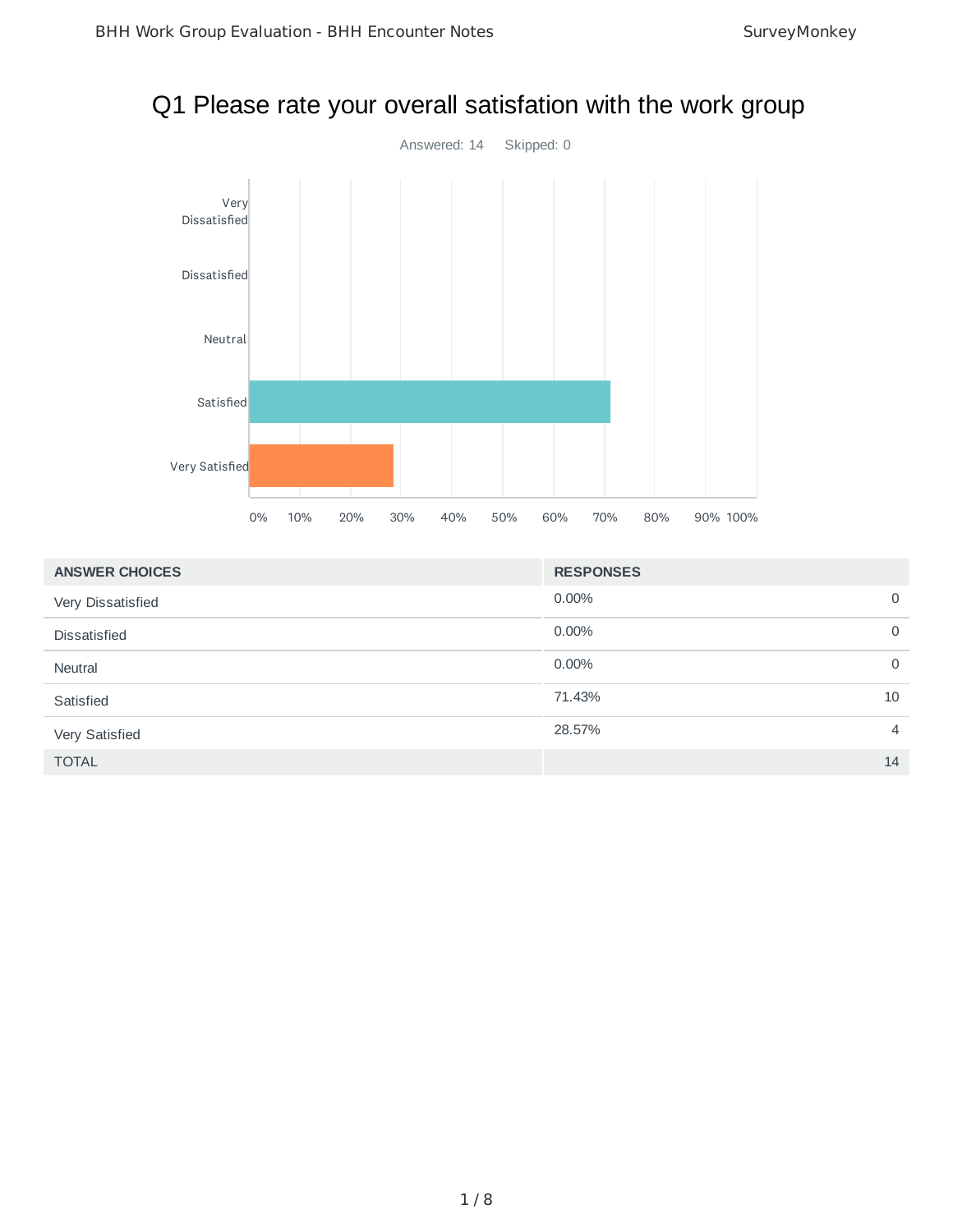### Q2 Please read the following statements and mark if you agree or disagree:

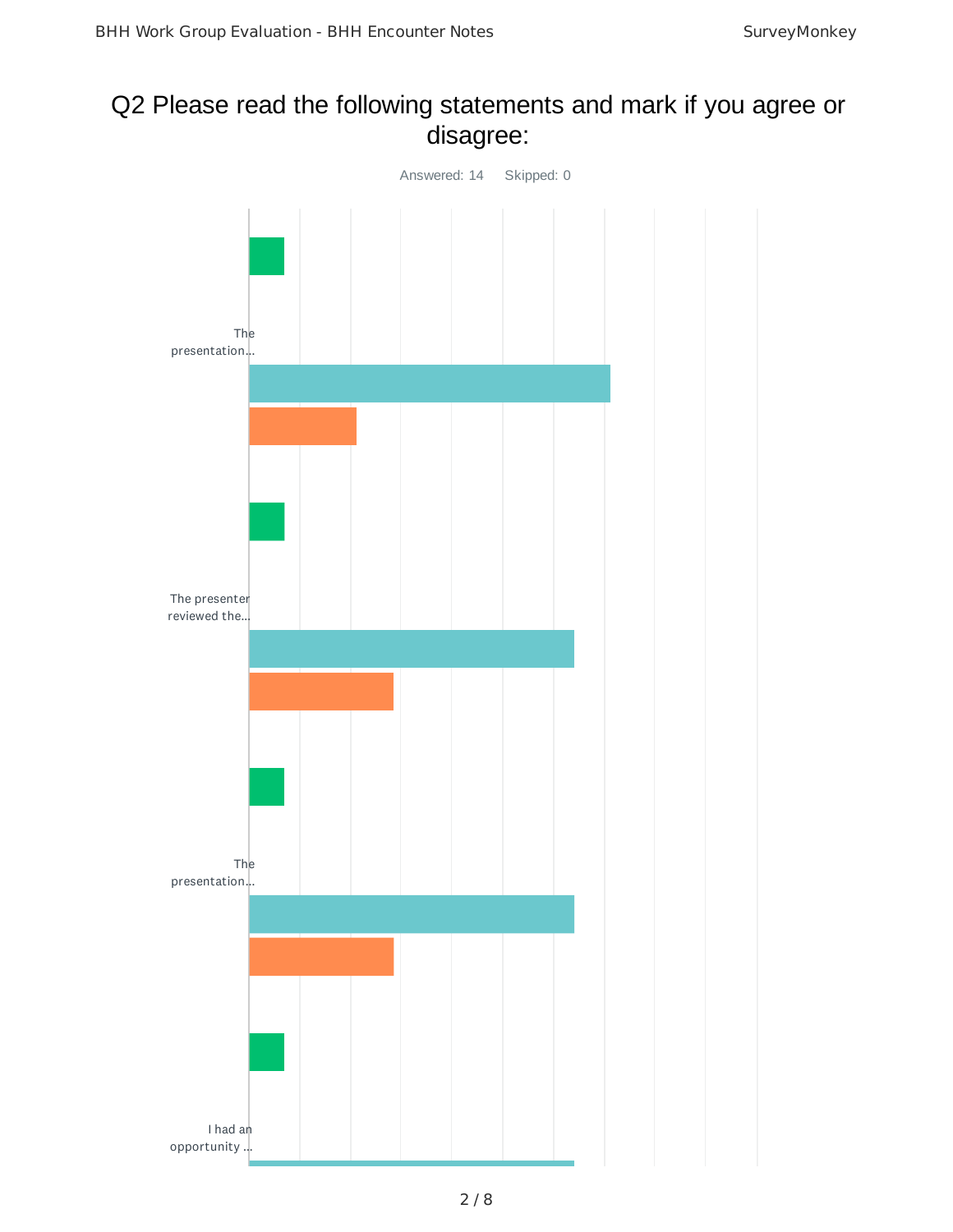### BHH Work Group Evaluation - BHH Encounter Notes SurveyMonkey

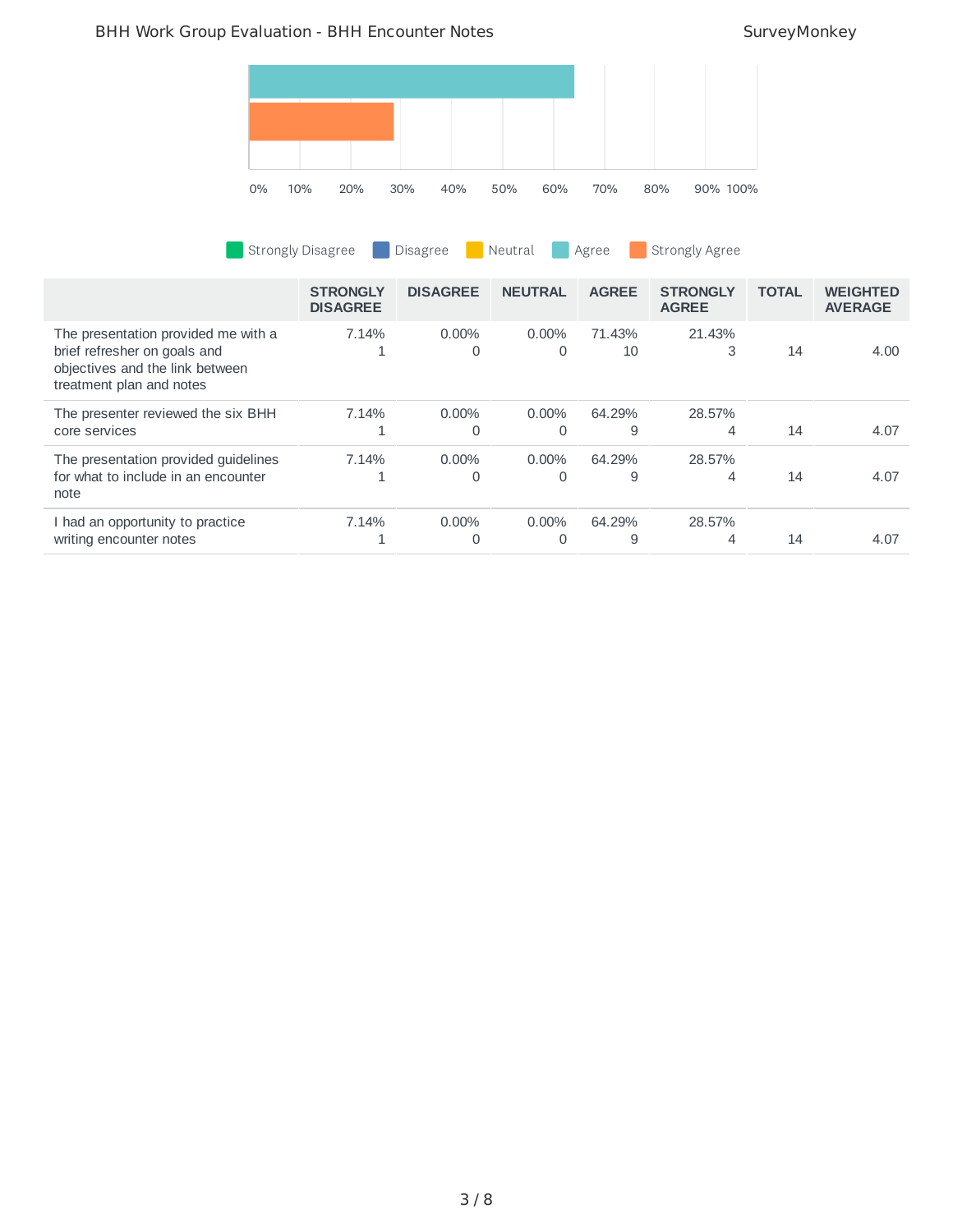

Q3 How satisfied were you with the following: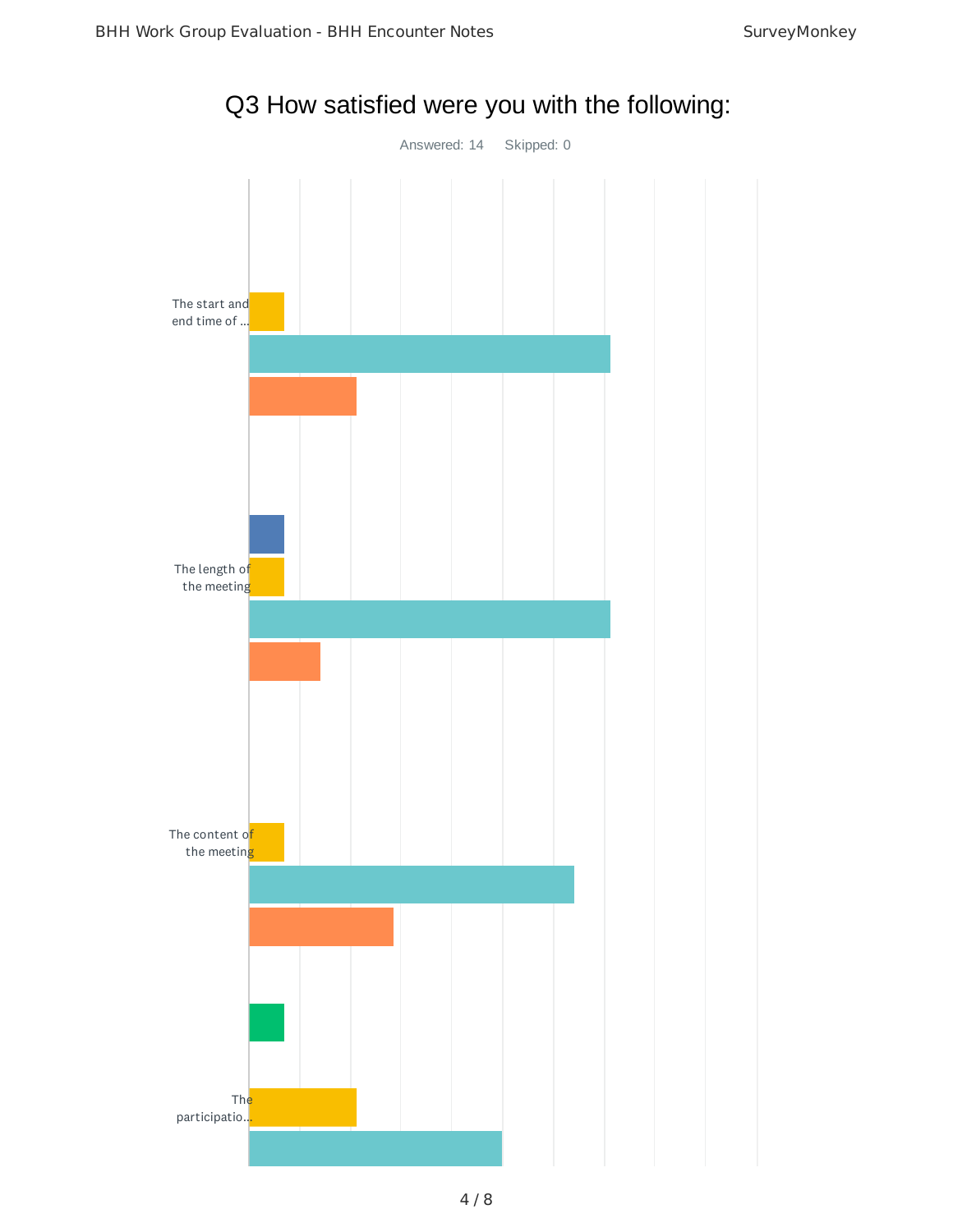4.14

**TOTAL WEIGHTED AVERAGE**

3.93

| The knowledge<br>of the                  | $0\%$                              | 10%<br>Very Dissatisfied<br>Very Satisfied | 20% | 30%<br>Dissatisfied | 40%                 | 50%<br>Neutral | 60% | 70%<br>Satisfied | 80%         | 90% 100%                 |              |  |
|------------------------------------------|------------------------------------|--------------------------------------------|-----|---------------------|---------------------|----------------|-----|------------------|-------------|--------------------------|--------------|--|
|                                          | <b>VERY</b><br><b>DISSATISFIED</b> |                                            |     | <b>DISSATISFIED</b> |                     | <b>NEUTRAL</b> |     | <b>SATISFIED</b> | <b>VERY</b> | <b>SATISFIED</b>         | <b>TOTAL</b> |  |
| The start and end time of<br>the meeting |                                    | 0.00%                                      | 0   | 0.00%               | $\mathsf{O}\xspace$ | 7.14%<br>$1\,$ |     | 71.43%<br>$10$   |             | 21.43%<br>3              | 14           |  |
| The length of the meeting                |                                    | 0.00%                                      | 0   | 7.14%               | 1                   | 7.14%<br>1     |     | 71.43%<br>10     |             | 14.29%<br>$\overline{c}$ | 14           |  |
| The content of the meeting               |                                    | 0.00%                                      | 0   | 0.00%               | 0                   | 7.14%<br>1     |     | 64.29%<br>9      |             | 28.57%<br>4              | 14           |  |

| The content of the meeting                                   | $0.00\%$<br>0 | $0.00\%$ | 7.14%    | 64.29% | 28.57% | 14 | 4.21 |
|--------------------------------------------------------------|---------------|----------|----------|--------|--------|----|------|
| The participation of<br>attendees                            | 7.14%         | $0.00\%$ | 21.43%   | 50.00% | 21.43% | 14 | 3.79 |
| The knowledge of the<br>speaker(s) on the topic<br>discussed | $0.00\%$      | $0.00\%$ | $0.00\%$ | 75.00% | 25.00% | 12 | 4.25 |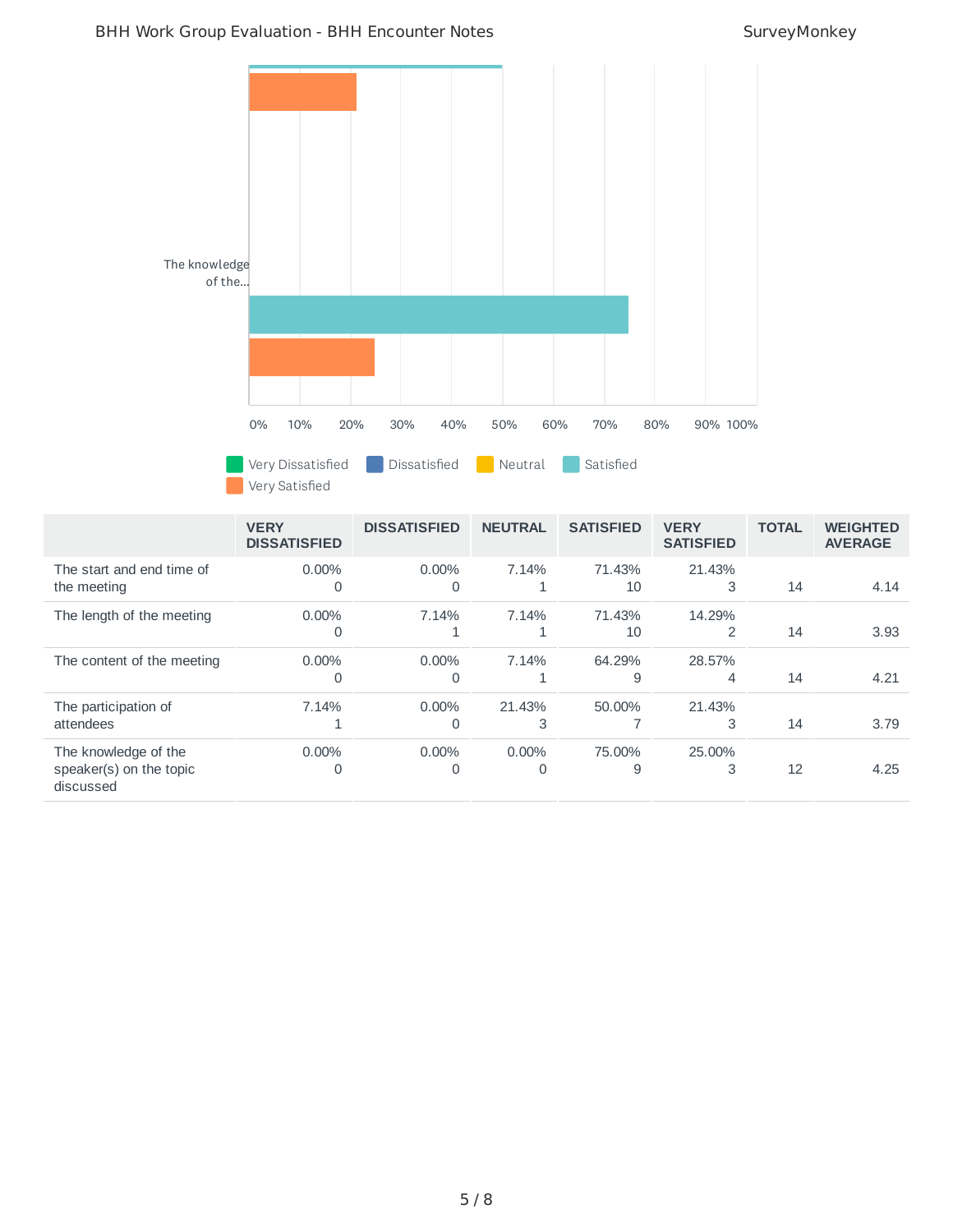## Q4 If you checked "Dissatisfied" or "Very Dissatisfied" for any of the above statements, please explain:

Answered: 1 Skipped: 13

| # | <b>RESPONSES</b>                           | <b>DATE</b>       |
|---|--------------------------------------------|-------------------|
|   | I liked the interactions with other BHH CM | 7/16/2021 2:46 PM |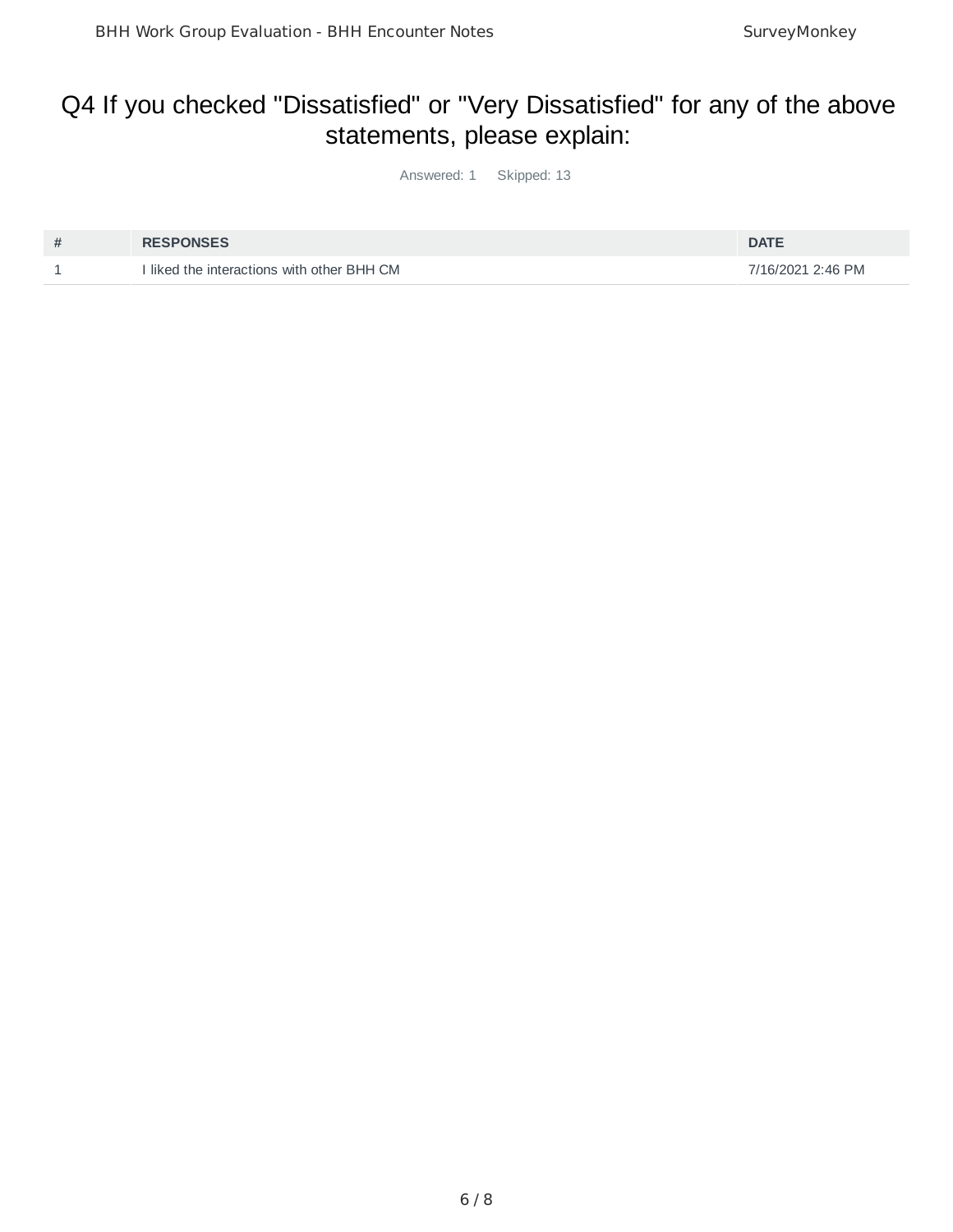## Q5 Do you have any recommendations on ways to make BHH Work Groups more engaging?

Answered: 5 Skipped: 9

| # | <b>RESPONSES</b>                                                                                                                                           | <b>DATE</b>       |
|---|------------------------------------------------------------------------------------------------------------------------------------------------------------|-------------------|
|   | would have liked more feedback after we completed the notes.                                                                                               | 7/20/2021 2:08 PM |
|   | Change the day of the week.                                                                                                                                | 7/16/2021 3:25 PM |
|   | During the breakout session it was a bit challenging the entire scenario was not accessible.<br>The the polls were successful in breaking up the monotony. | 7/16/2021 2:47 PM |
| 4 | Send out copies of the slides for follow up and writing down tips and or questions to ask.                                                                 | 7/16/2021 2:46 PM |
|   | no                                                                                                                                                         | 7/16/2021 2:44 PM |
|   |                                                                                                                                                            |                   |